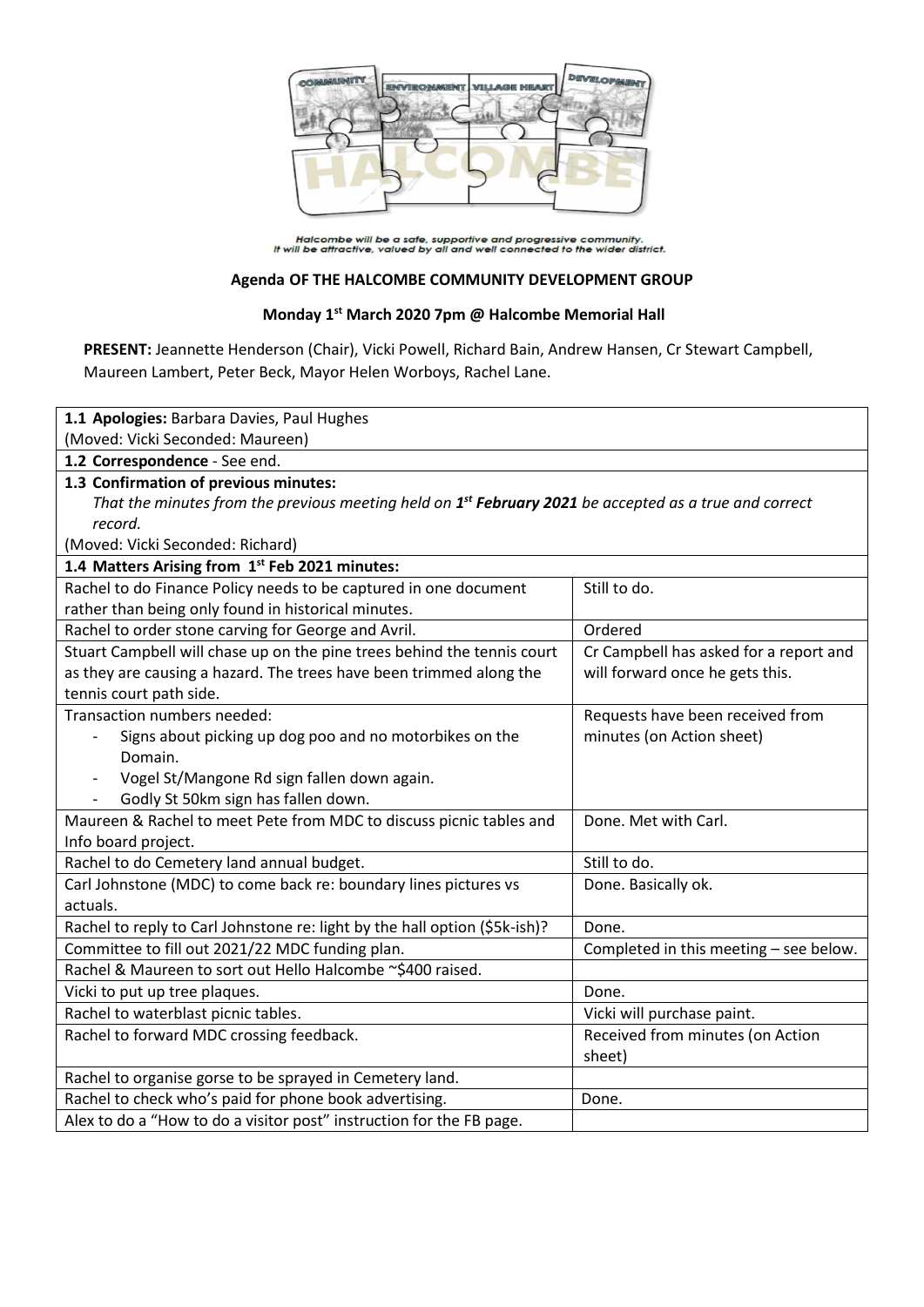#### **2.1 Financial Report**

*That the Financial Report showing an overall total balance of \$24,331.05 as at 28th February 2021 be accepted.* **See attached Financial report for payments made and received in Feb.**

(Moved: Rachel Seconded: Vicki )

## **2.2 Invoices for approval**

\$180 – Gift for George and Averill Kereama. Already pre-approved.

## **2.3 MDC Project Funding**

## **\$3K fund:**

2021/22 breakdown as follows:

- ANZAC Day 2022 \$1000
- Community Communications \$500
- Community get-togethers/events \$1000
- Walkway \$500

All agreed. **Rachel** to send info to Janine Hawthorne.

**Other Project \$:** (Kept in minutes as an FYI)

\$3,624.77 cenotaph lights left over – this has been reallocated to Monteith Street Walkway.

\$17,000 Info signs and picnic area. Need to get picnic tables in.

\$8,200 Further CBD/Cenotaph/Rec Area Development (2021/22)

## **Actions required from Financial Business**

• Finance Policy still to be done and end of year summary (Rachel)

## 3.0 COUNCIL BUSINESS

#### **Current Consultation Underway**

- RESIDENTIAL, RURAL AND VILLAGE DRAFT PLAN CHANGES A & B. The due date for feedback is 4pm, Friday 16th April 2021.
- Rachel to get a map specifically of Halcombe Village area and HCDG will discuss commercial areas at next meeting and make a submission if need be.

#### **Council Report: Stuart Campbell**

- As above, District Plan review of residential, rural and village zoning is underway. MDC seeking consultation.
- Janine Hawthorne will be communicating a more streamlined way that MDC will share information out to Community Committees going forward.
- FYI A media release has been done re: a formally inactive fault line in Manawatu (Pohangina area), that has now been deemed active. Houses in the vicinity of the fault line have had a note added to their LIMs and property owners have been notified.
- Cactus Youth Program has started for 2021. 27 students from FAHS and 10 from HP are taking part. Commitment has been made to run this program 2 times per year for the next 5 years. Students can apply via their High Schools.

#### **"In committee" session**

Resolved: that, under section 48 (1) of the Local Government Information and Meetings Act 1987, to protect personal privacy, the public be excluded from this meeting from this point in the proceedings: 7:35pm.

(Moved: Jeannette Seconded: Not required)

*The committee returned to public session at 7:55pm*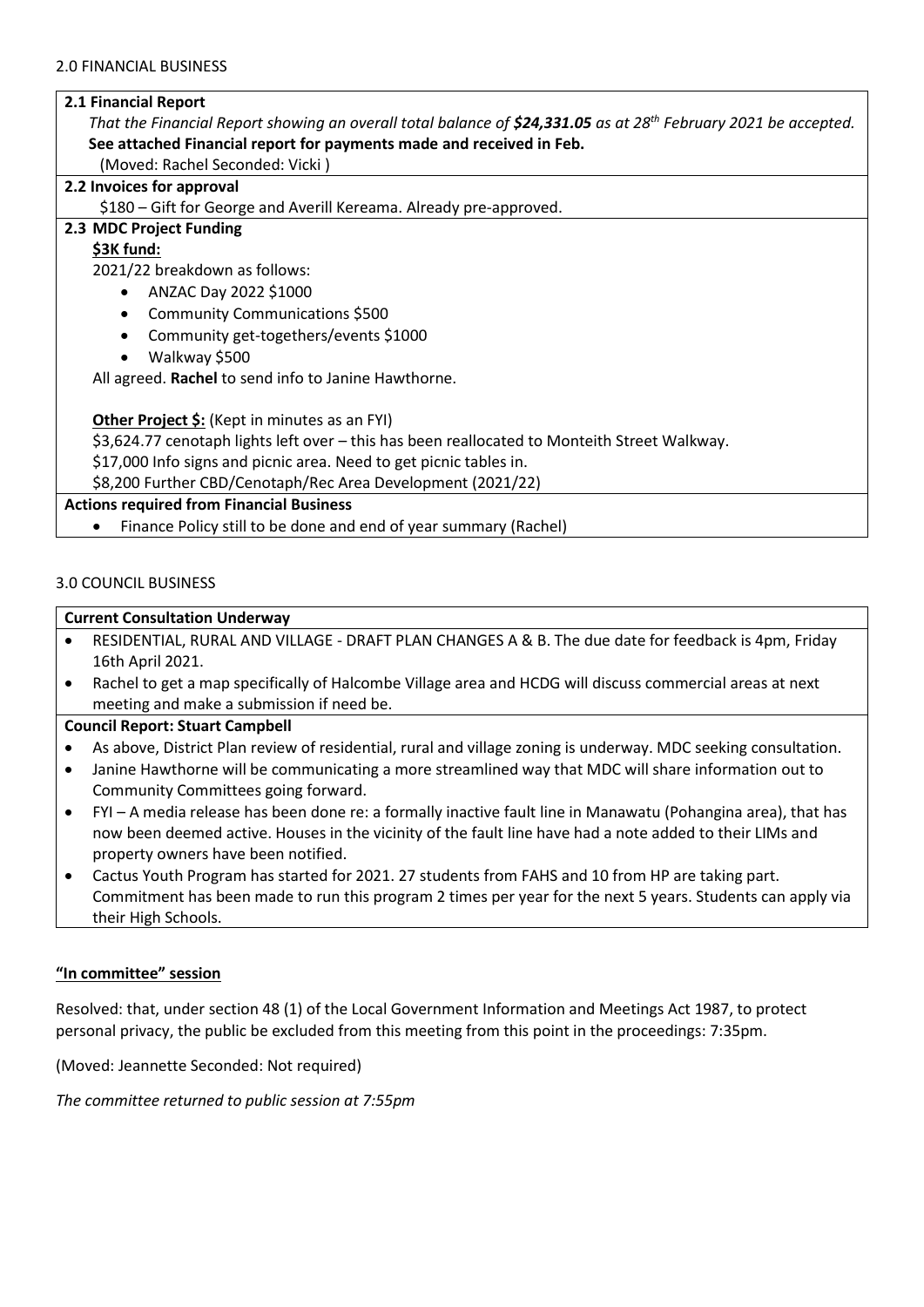## **4.0 GENERAL BUSINESS**

| 4.1 Focus #1 - Walkway and Domain (Vicki)                          |                                        |
|--------------------------------------------------------------------|----------------------------------------|
| Some pohutuakawas are shooting from the bottom so may yet survive! | Vicki has trees ready to plant in      |
|                                                                    | place of dead ones once the rain       |
|                                                                    | comes.                                 |
| Reflectors have all come off rocks.                                | Peter to install more reflectors using |
|                                                                    | a different method.                    |

| 4.1a Focus #1a – Monteith Street walkway (Rachel) |                                                                       |                                    |
|---------------------------------------------------|-----------------------------------------------------------------------|------------------------------------|
|                                                   | Discussed the advantages of having someone within the community       | Rachel to investigate cost of STMS |
|                                                   | STMS qualified (like Paul Jukes). This would involve the person doing | course.                            |
|                                                   | an STMS course. Discussion was had as to whether the HCDG could       |                                    |
|                                                   | fund the course for the person on the proviso that they assist the    |                                    |
|                                                   | committee x-number of times each year with traffic management (e.g.   |                                    |
|                                                   | ANZAC Day, Fun run series, construction of walkways). Once someone    |                                    |
|                                                   | is qualified, the required signs can be hired.                        |                                    |

| 4.2 Focus #2 - Hall & Hall kitchen/bar (Maureen) |                                                                                                                   |  |
|--------------------------------------------------|-------------------------------------------------------------------------------------------------------------------|--|
|                                                  | Discussion:                                                                                                       |  |
|                                                  | Keep padded chairs in the hall for now – easier for the Church group to<br>get out each week.                     |  |
| ٠                                                | All hires (including HCDG associated meetings) must be booked<br>through Maureen or on the Google Calendar.       |  |
|                                                  | Tables – seems to be 2 missing, a large wooden one and small plastic.                                             |  |
|                                                  | <b>Usage</b>                                                                                                      |  |
|                                                  | No charge:                                                                                                        |  |
|                                                  | Tuesdays: Yoga 6.30 -7.30 Monday 1st HCDG meeting                                                                 |  |
|                                                  | Thursday 25th HCT 7.00pm                                                                                          |  |
|                                                  | <b>ANZAC meeting Tuesday?</b>                                                                                     |  |
|                                                  | Charged:                                                                                                          |  |
|                                                  | Wednesday 24th Beef and Lamb 8.30-3.00 \$100.                                                                     |  |
| ٠                                                | Gospel Group Chris, 7, 14, 21, 28 3.30 - 5.00 \$30.00 per time                                                    |  |
| ٠                                                | Belinda Manthel pews for wedding, koha, pick up week of 13 <sup>th</sup> March,<br>return 21 <sup>st</sup> March. |  |

| 4.3 Focus #3 - Cenotaph & Recreational Area (Rachel/Maureen)                    |  |
|---------------------------------------------------------------------------------|--|
| History boards - Iwi board is progressing well. Maureen has done a super        |  |
| job of the railway board, which she had on display for the HCDG to view.        |  |
| $3rd$ board is the general history/current info – this is yet to be started.    |  |
| Carl Johnstone offered the services of MDCs graphic designer to help pull       |  |
| the boards together and do the digital file for the sign writer. This will save |  |
| us time, effort and cost, which is great. Discussion was had around             |  |
| ensuring the designed is briefed on all boards so some continuity flows         |  |
| through all of them.                                                            |  |

## **4.3 Subprojects**

| <b>Roading</b> (Richie)                                                 |  |
|-------------------------------------------------------------------------|--|
| Mt Biggs Road corner slump (by Stewart Street) was prepped before       |  |
| Christmas but no further action has been taken. The HCDG requests that  |  |
| this be resolved before winter and water will make it worse and more    |  |
| dangerous. 30km signs either side are having no affect as people become |  |
| complacent when they stay there for extended periods of time.           |  |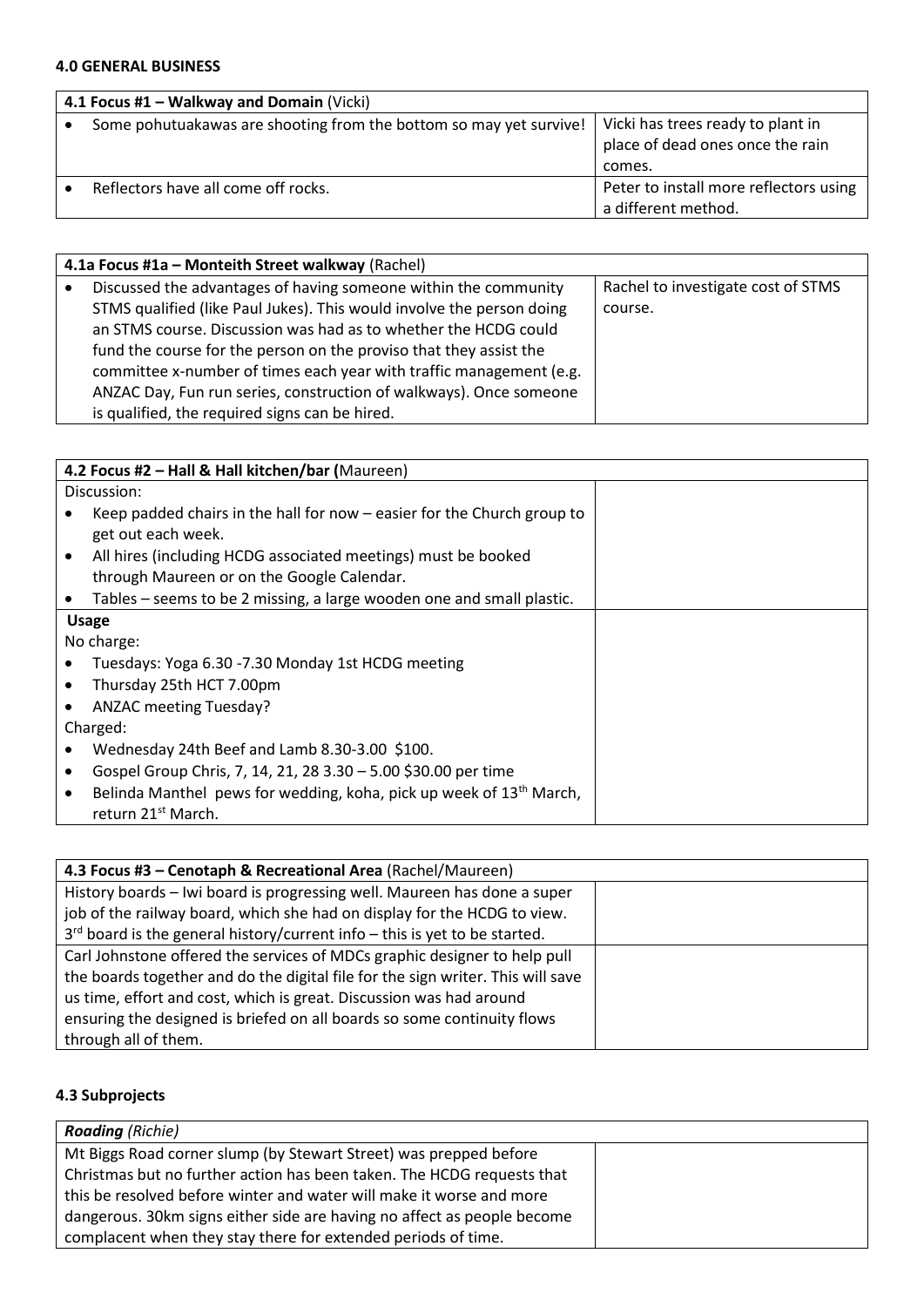| Flaxes planted on the road reserve between #75 and #99 Mt Biggs Road                            | Vicki to call MDC and get transaction |
|-------------------------------------------------------------------------------------------------|---------------------------------------|
| are encroaching onto the road. Please can these be removed or cut back as $\mid$ number (62871) |                                       |
| they push vehicles towards the centre of the road.                                              |                                       |

| <b>Community get-togethers</b>                                            |                                 |
|---------------------------------------------------------------------------|---------------------------------|
| ANZAC DAY (Wayne/Richie)                                                  |                                 |
| Meeting are underway for ANZAC Day 2021. Service will be 10:45am with a   |                                 |
| march from the Rugby Club rooms. Shared lunch to follow at the hall after |                                 |
| the service.                                                              |                                 |
| Lantern Festival (Jeannette)                                              | Jeannette to apply for Creative |
| Jeannette has been in touch with the school and will continue the         | Communities funding for lantern |
| conversation to try and devise a workable solution to involving a large   | making supplies.                |
| number of kids. Mayor Helen suggested applying to the Creative            |                                 |
| Communities fund for funding for supplies.                                |                                 |
| Halcombe Fun Run series (Rachel) - On hold until the Monteith Street      |                                 |
| walkway extension is done.                                                |                                 |

| <b>Cemetery Land (Rachel)</b>                        |                                                                                     |  |
|------------------------------------------------------|-------------------------------------------------------------------------------------|--|
| Thistles have been sprayed by Mike Winder Spraying.  |                                                                                     |  |
| Ram is out with ewes.                                |                                                                                     |  |
| Loading ramp still to be built.                      |                                                                                     |  |
| IT communication - cell, landline, internet (Rachel) |                                                                                     |  |
| Construction is underway.                            | Rachel to send out information of<br>what residents need to do to<br>connect to 4G. |  |
| <b>Entrance/Welcome signs (Richie)</b>               |                                                                                     |  |
| Rocks still to be placed.                            |                                                                                     |  |

| <b>Welcome to Halcombe packs (Annie)</b>                                                                                                                                              |                                                                                                                                              |
|---------------------------------------------------------------------------------------------------------------------------------------------------------------------------------------|----------------------------------------------------------------------------------------------------------------------------------------------|
| Advertising in phone book costs 1/2 an A5?? page for \$75. 3 businesses have<br>paid so far: Westwind Helicopters, Wrench Engineering, Ironbark<br>Engineering and Rolling Pines B&B. | Rachel to do FB post and email out<br>reminding advertisers to get all<br>adverts submitted and paid for by<br>Friday 5 <sup>th</sup> March. |
| 'Welcombe to Halcombe' packs on ice til someone can champion this.                                                                                                                    |                                                                                                                                              |
| Jeannette - Pub vouchers (still working on them)                                                                                                                                      | Think these are a yes.                                                                                                                       |

## **4.5 Other General Business**

| Water Scheme                    | Not update.                       |  |
|---------------------------------|-----------------------------------|--|
| <b>Recycling</b>                | A few issues this month but these |  |
|                                 | have been resolved.               |  |
| <b>Halcombe Community Trust</b> | Not update.                       |  |
| <b>Halcombe Community Fund</b>  | Not update.                       |  |

## **5.0 COMMUNITY COMMUNICATIONS**

*School* – A new Principal has been appointed, Mr Alastair Schaw, who was previously the Principal of Kairanga School for 12 years.